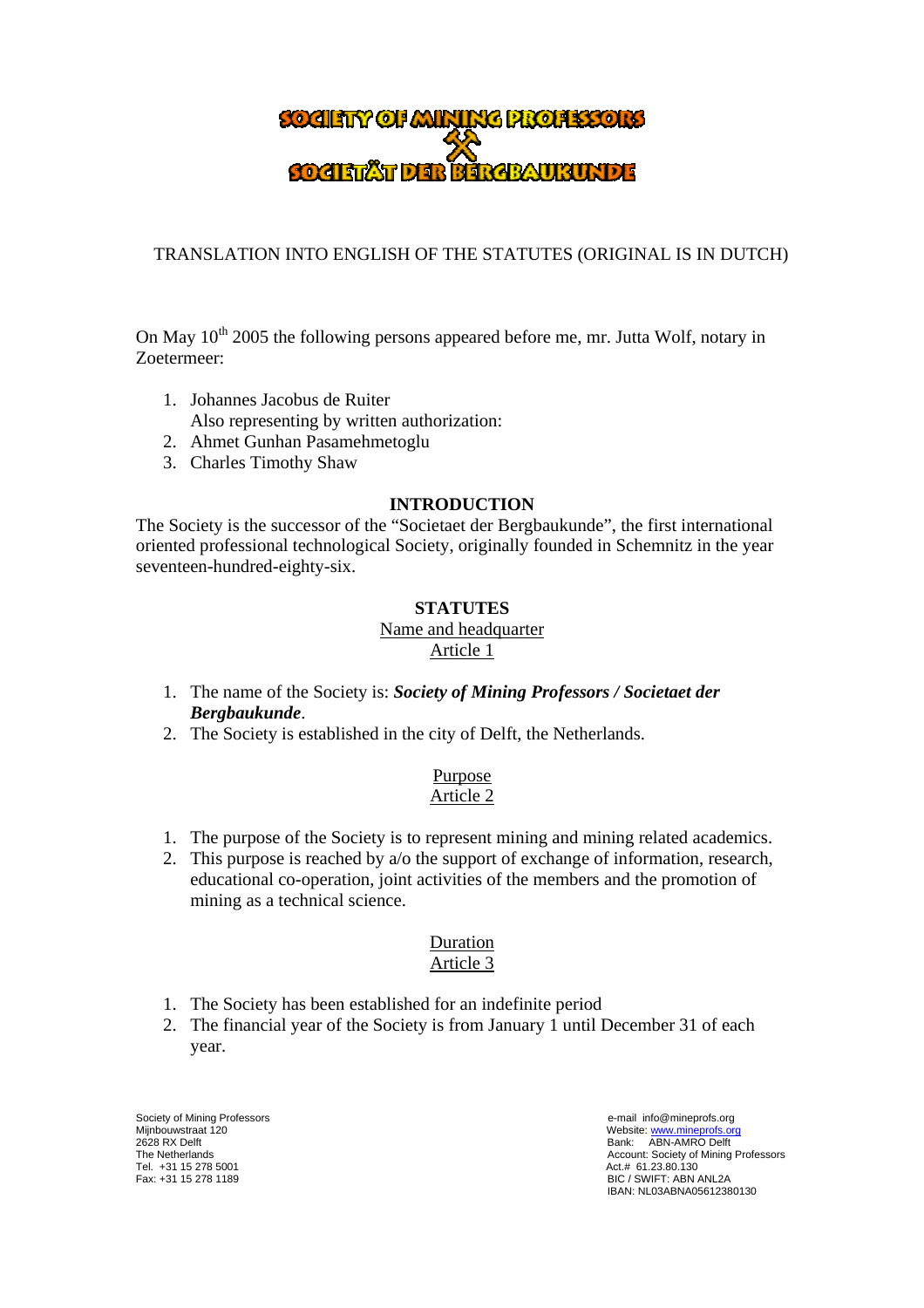

## Membership Article 4

- 1. The Society has members. Different categories of membership are defined in the constitution.
- 2. Members are those who have requested this in writing to the board and whose membership has been approved by the board. A written conformation will be sent by the board.
- 3. The membership is personal and cannot be transferred or inherited.

#### Article 5

- 1. The membership terminates by:
	- a. End of life of the member
	- b. Cancellation by the member
	- c. Cancellation by the Society
	- d. Expelling of the member
- 2. Cancellation of the membership by the member can only occur at the end of the financial year. Cancellation has to be done in writing to the board taking a period of notice of at least four weeks into account. If the membership has not been cancelled in time, then the membership will continue until the end of the following financial year.

A member can terminates the membership immediately in case:

- a. If it is reasonable that the member cannot continue the membership.
- b. Within a month after a decision by which the rights of the member has been restricted, or his/her commitments have been increased.
- c. Within a month after the announcement of the termination, or change of purpose of the Society.
- 3. Cancellation of the membership of the Society by the board can be done by the end of the current financial year:
	- a. When a member, after repeated written notice, has not fulfilled his/her commitments for the current financial year.
	- b. When a member does no longer qualify for the membership, as defined in the statutes or the constitution.

The period of notice is at least four weeks. The membership continues until the end of the next financial year in case the cancellation was not done within the required time-limit. However the cancellation may take effect immediately in case it is not reasonable for the Society to continue the membership any longer.

Society of Mining Professors<br>
Minbouwstraat 120<br>
Minbouwstraat 120 Tel. +31 15 278 5001<br>Fax: +31 15 278 1189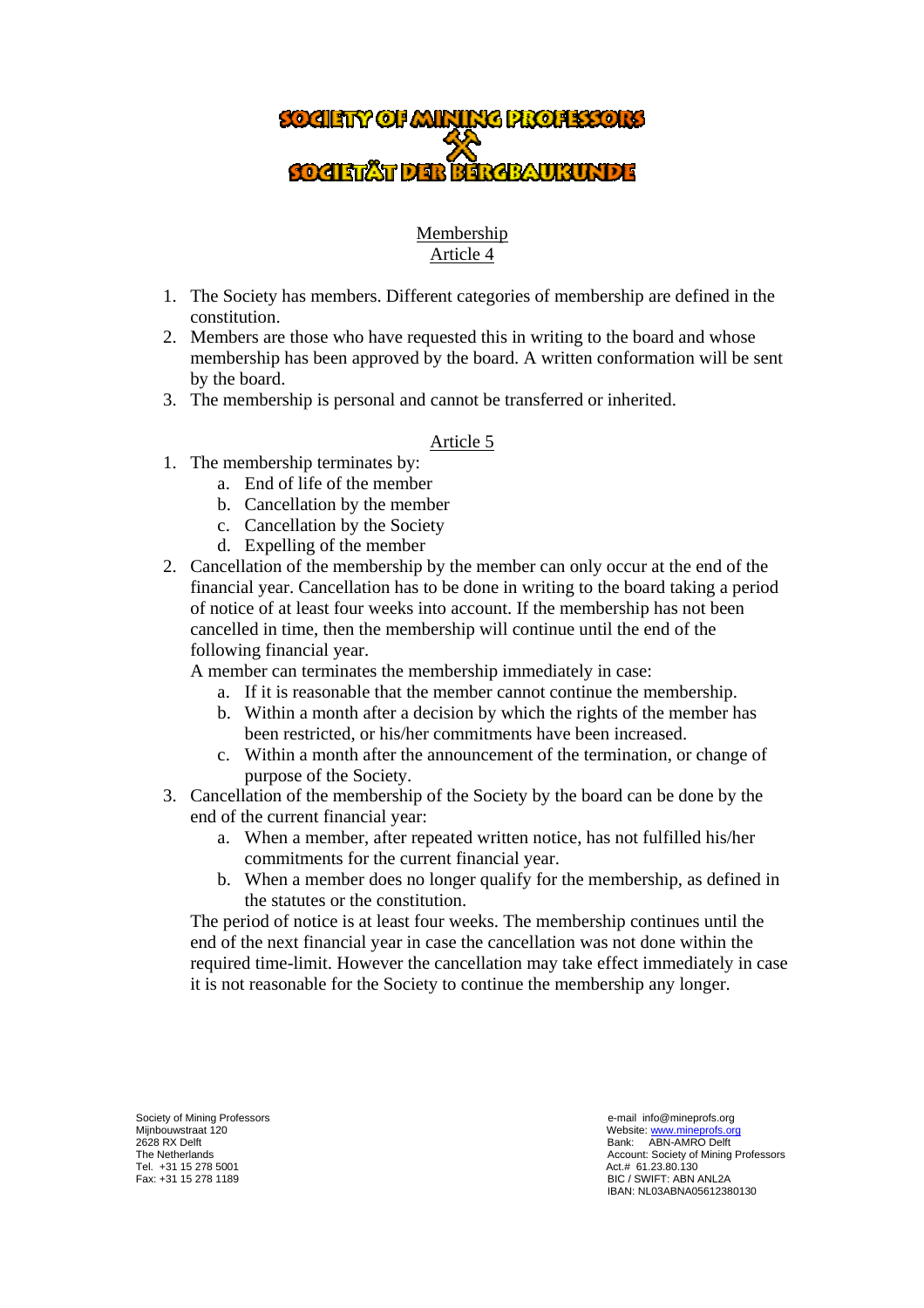# **SOCIETY OF MINING PROFESSORS**

4. Termination of the membership can only be forced in case the member has acted against the statutes, constitution or decisions of the Society, or when the member has done harm to the Society.

The board gives as soon as possible notice in writing of the termination to the member, with the reason mentioned. The member has the right to appeal to the general membership meeting within one month. During the appeal period, the member is suspended and has no voting right.

5. When the membership is terminated during a financial year, the member has to pay the full year's contribution, unless the board decides otherwise.

# Donors

## Article 6

- 1. Donors are those who have been admitted as donor by the board. The board is authorised to end the donor status in writing to the donor
- 2. Donors are obliged to pay a minimum donor contribution, each year. The amount will be established by the general assembly
- 3. Donors have the right to be present at the annual general membership meeting. They have no voting right, but they do have the right to speak.

# Contributions

## Article 7

Every member has to pay an annual contribution. The amount of the contribution will be established by the general membership meeting.

#### Board

## Article 8

- 1. The board consists of a minimum of three persons, a president, a secretary-general and a treasurer.
- 2. The board members are appointed by the general membership meeting from the membership. The general membership meeting establishes the number of board members.
- 3. Board members can be suspended or dismissed by the general membership meeting. The general membership meeting takes the decision for suspension or dismissal. A 2/3 majority of valid votes is required.
- 4. The suspension terminates in case the general membership meeting has not decided to dismiss the person within three months. The suspended board member has the right to justify him/herself to the general membership meeting. He/she may be accompanied by a lawyer.

Society of Mining Professors<br>
Minbouwstraat 120<br>
Minbouwstraat 120 Tel. +31 15 278 5001<br>Fax: +31 15 278 1189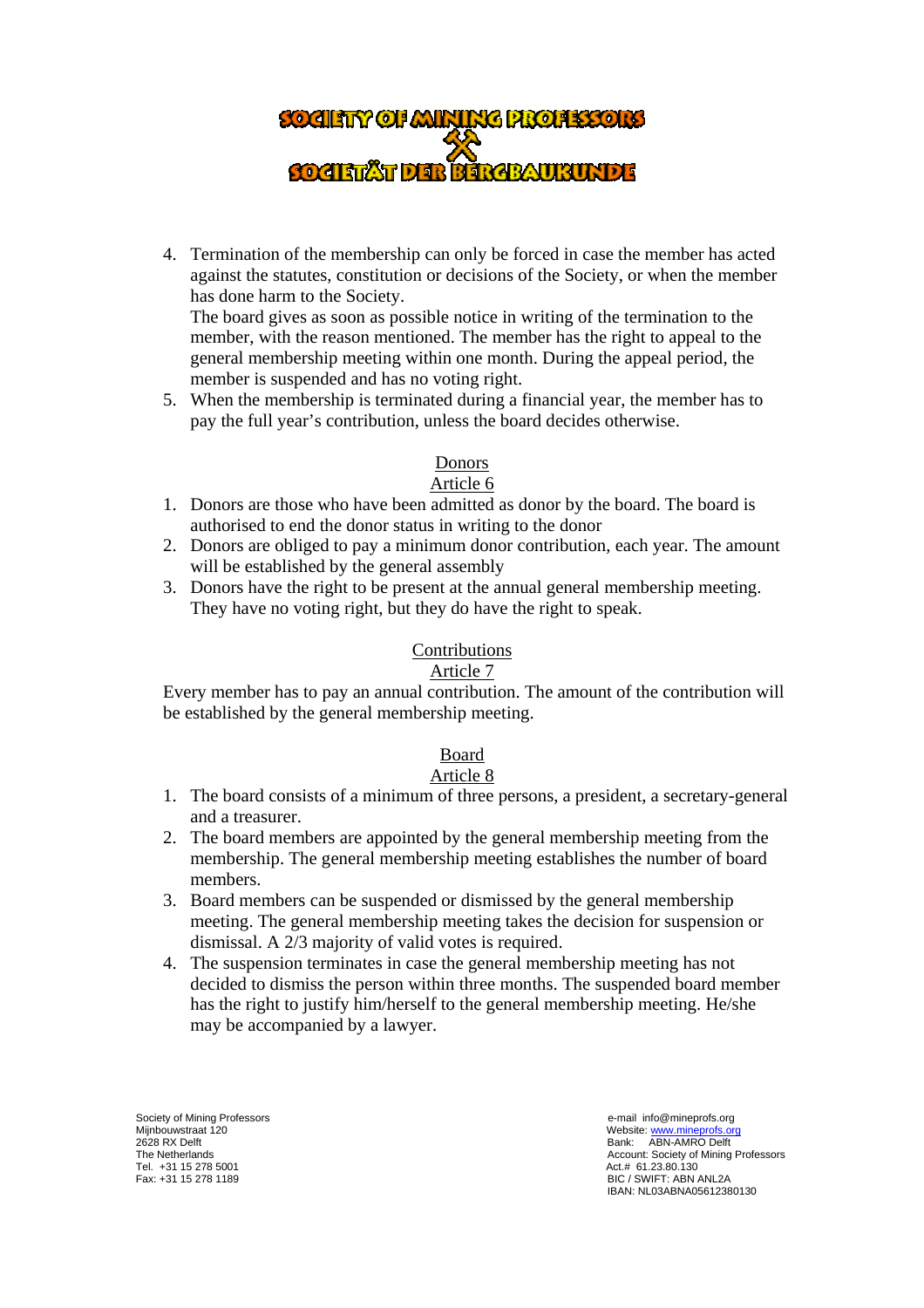

- 5. Board members are appointed for a period of a maximum of five years. A year being the period between two general annual meetings. The board members resign according to a schedule drafted by the board. A board member who resigns according to this schedule may be re-elected immediately.
- 6. The board stays authorised in case the number of board members falls below the minimum number, mentioned under sub 1). The board is obliged to call for a general membership meeting, as soon as possible, to fill the vacancy.
- 7. Article 11 to and including 14 have to be applied as much as possible to the meetings and the decision making procedures.

#### Article 9

- 1. The board is responsible to manage the Society.
- 2. The board is authorised, upon approval by the general membership meeting, to make agreements, acquire goods, etc. in a situation where the Society stands surety for.

#### Article 10

- 1. The board represents the Society
- 2. The representation authorisation applies also to the president together with the secretary general or the treasurer, or to the secretary general together with the treasurer.

#### General membership meeting

#### Article 11

The general membership meetings are held in the place where the Society is established. or in another location indicated by the board.

#### Article 12

1. The general membership meeting can be accessed by members, who have not been suspended, donors, and those who have been invited by the board and/or the general membership meeting.

A suspended member has the right to access the meeting in which the decision for suspension is being discussed. He is authorised to address the meeting about this decision.

- 2. Every, non suspended, member has one vote in the general membership meeting. Every member who is entitled to vote, may give power to another member. Each member can represent a maximum of two other members.
- 3. A unanimous decision taken by all members, even if they are not together in a meeting, provided taken with foreknowledge of the board, has the same power as a decision taken by the general membership meeting. This decision can also be taken in writing.

Society of Mining Professors<br>
Minbouwstraat 120<br>
Minbouwstraat 120 Tel. +31 15 278 5001<br>Fax: +31 15 278 1189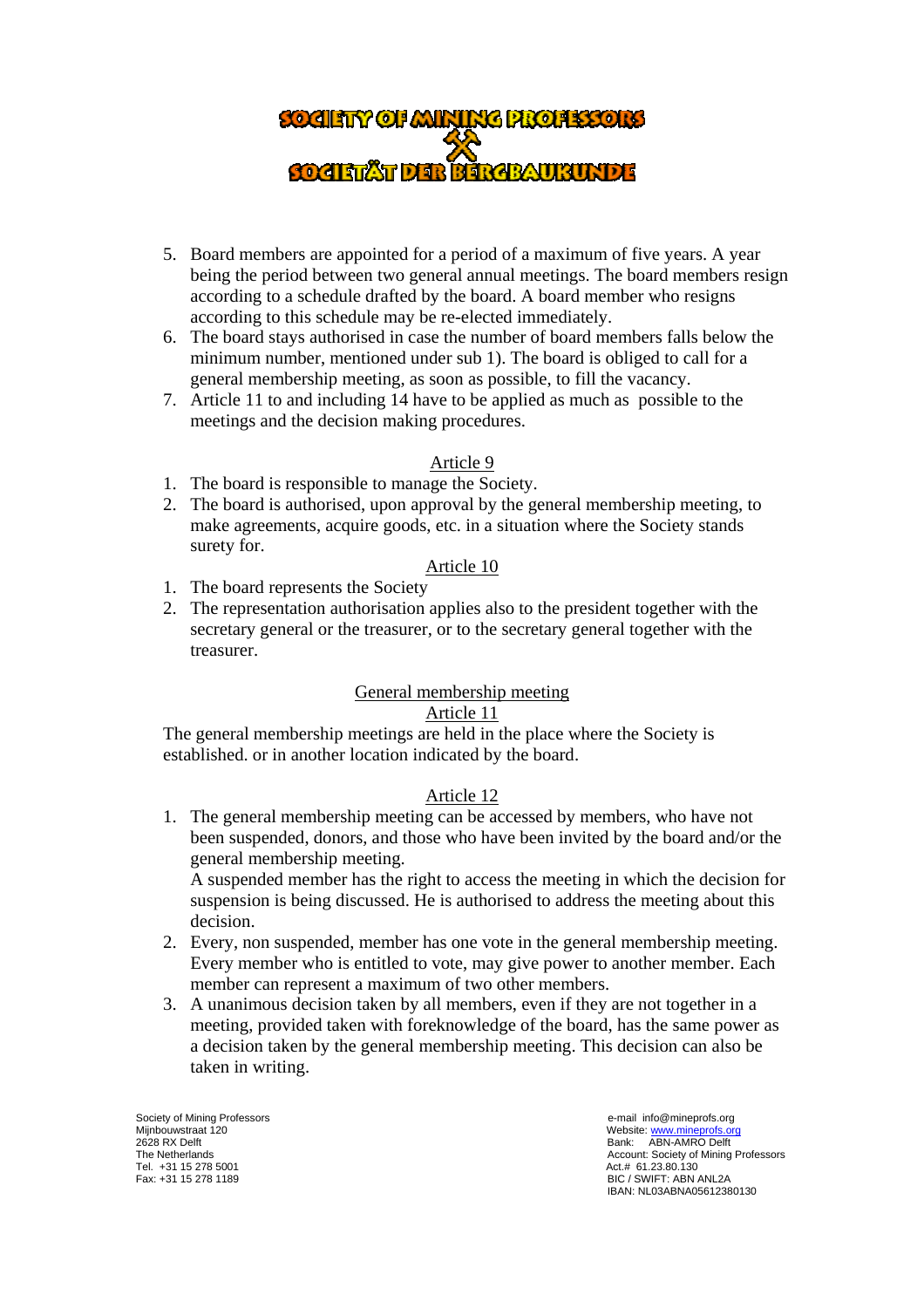

- 4. The president decides in which way voting in the general membership meeting takes place.
- 5. All decisions which do not require a larger majority by the statutes, or constitution, are taken by a regular majority of 50% of the votes plus one vote. When votes concerning matters are equal, the proposal is rejected. When voting to elect people, a lottery decides. If voting is between more than two people and no one has the absolute majority, another vote is held between the two persons with the most votes.

#### Article 13

- 1. The general membership meeting is lead by the president, or when absent, by the secretary general, or another board member. If no board members are present, those present at the meeting decide.
- 2. The president's judgement about the result of a voting is binding. The same applies to the contents of the decision, in case it has not been in writing. In case the correctness of the contents, mentioned by the president, are disputed another vote takes place when the majority of those present at the meeting do wish this. By this new voting the results of the old voting do no longer apply.
- 3. The secretary general, or someone designated by the president, makes minutes of the meeting. These minutes are approved at the same, or the next meeting. The president and the secretary general sign the minutes upon approval.

#### Article 14

- 1. The financial year covers the period from 1 January until 31 December. Annually one general membership meeting will be held, if possible. The meeting shall take place within 6 months of the end of the financial year. The membership meeting may decide on a longer period. At the general membership meeting the board presents the annual report, covering the matters concerning the Society. It also presents the financial results, which have to be approved by the membership meeting. The financial documents will be signed by the president and the treasurer. If a signature misses, the reasons will be mentioned on the document.
- 2. If no accountant's declaration is made then the general membership meeting may decide to have the books checked by a commission of two members, not being member of the board.
- 3. The board is obliged to give all required information to the commission.
- 4. The commission checks all concerning documents.
- 5. If special financial knowledge is required, the commission has the right to hire, at the cost of the Society, the necessary experts. The commission reports to the general membership meeting.

Society of Mining Professors<br>
Minbouwstraat 120<br>
Minbouwstraat 120 Tel. +31 15 278 5001<br>Fax: +31 15 278 1189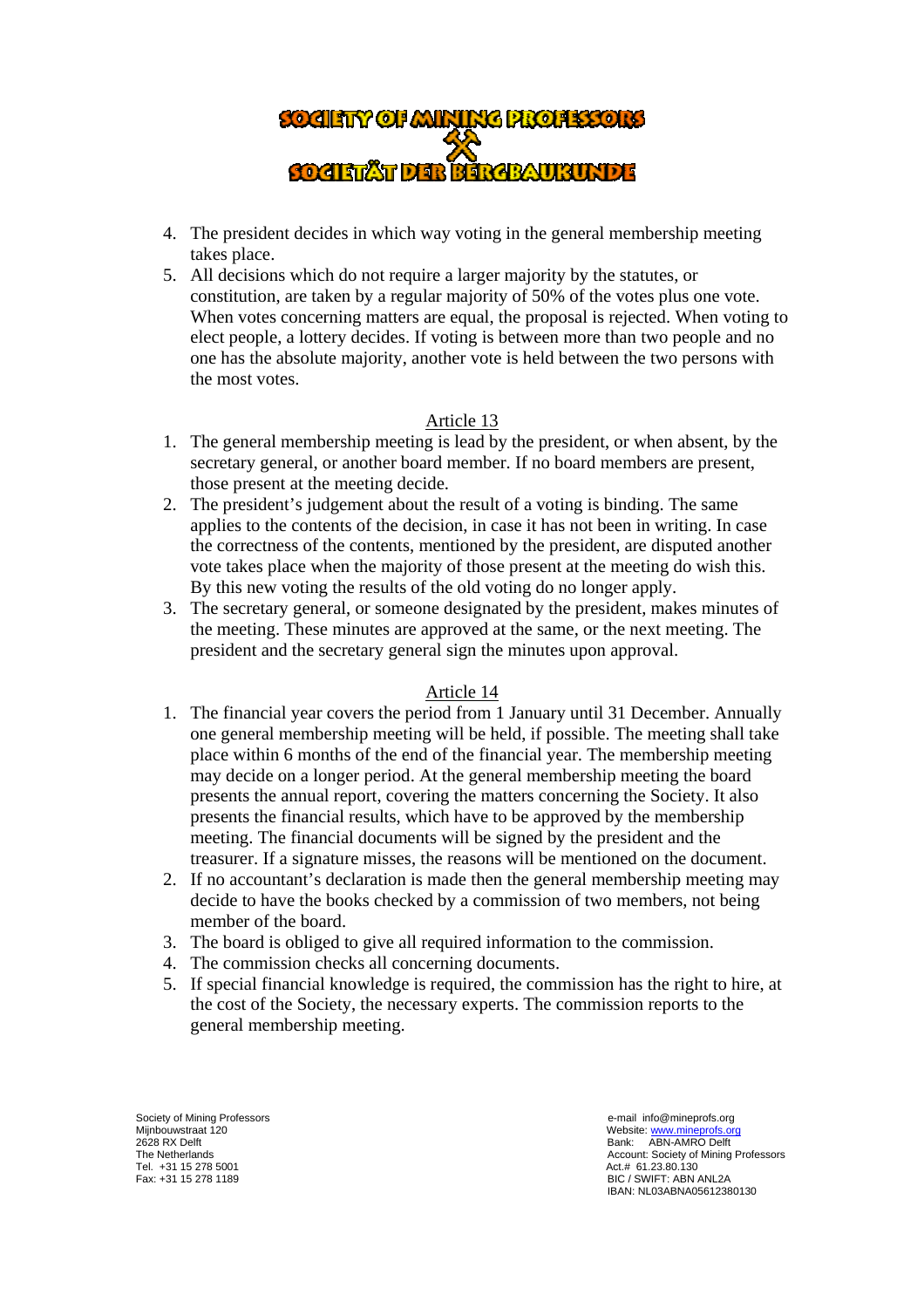

## Article 15

- 1. Membership meetings are called for by the board, as often as desirable, or required by the statutes or constitution.
- 2. When at least 10% of the membership requests a meeting, then the board is obliged to organise one within four weeks of the request. If no action is taken by the board within 14 days, then those who requested the meeting can call for one, following the procedures from sub 3), or by e-mail.
- 3. The general membership meeting is called for in writing or by e-mail, at least seven days prior to the meeting. An agenda of the meeting is included with the invitation.

#### Change of statutes Article 16

- 1. The statutes can only be changed in a meeting in which the change of statutes was announced as part of the agenda.
- 2. The document with the wording of the changes has to be available at an announced place, at least 5 days before the meeting, until the end of the day of the meeting.
- 3. The change of statutes requires a 2/3 majority of the valid votes at the meeting.
- 4. The changes are only effective after a deed by a notary has been made. Any board member can be present at the notary.
- 5. The procedure mentioned under sub 1) and 2) is not necessary in case all members are present, or represented, at the meeting and the proposal has been approved by all members.
- 6. The board is obliged to send an authentic copy of the changed statutes to the Chamber of Commerce.

## Dissolution and settlement

#### Article 17

- 1. Article 16 sub 1), 2), 3) and 5) is also applicable in case a decision is taken to dissolve the Society.
- 2. The general membership meeting establishes a purpose for the remaining funds.
- 3. The financial settlement is carried out by the board.
- 4. After the dissolution the Society remains existing, until the settlement has been completed.. The statutes are still valid during that period. All correspondence shall include the words "In Liquidation" behind the name of the Society.
- 5. The settlement finishes at the moment that no funds are left.
- 6. All books and documents have to be saved for a period of 10 years at a place decided upon by the board. A person responsible for the safekeeping shall be appointed.

Society of Mining Professors<br>
Minbouwstraat 120<br>
Minbouwstraat 120 Tel. +31 15 278 5001<br>Fax: +31 15 278 1189